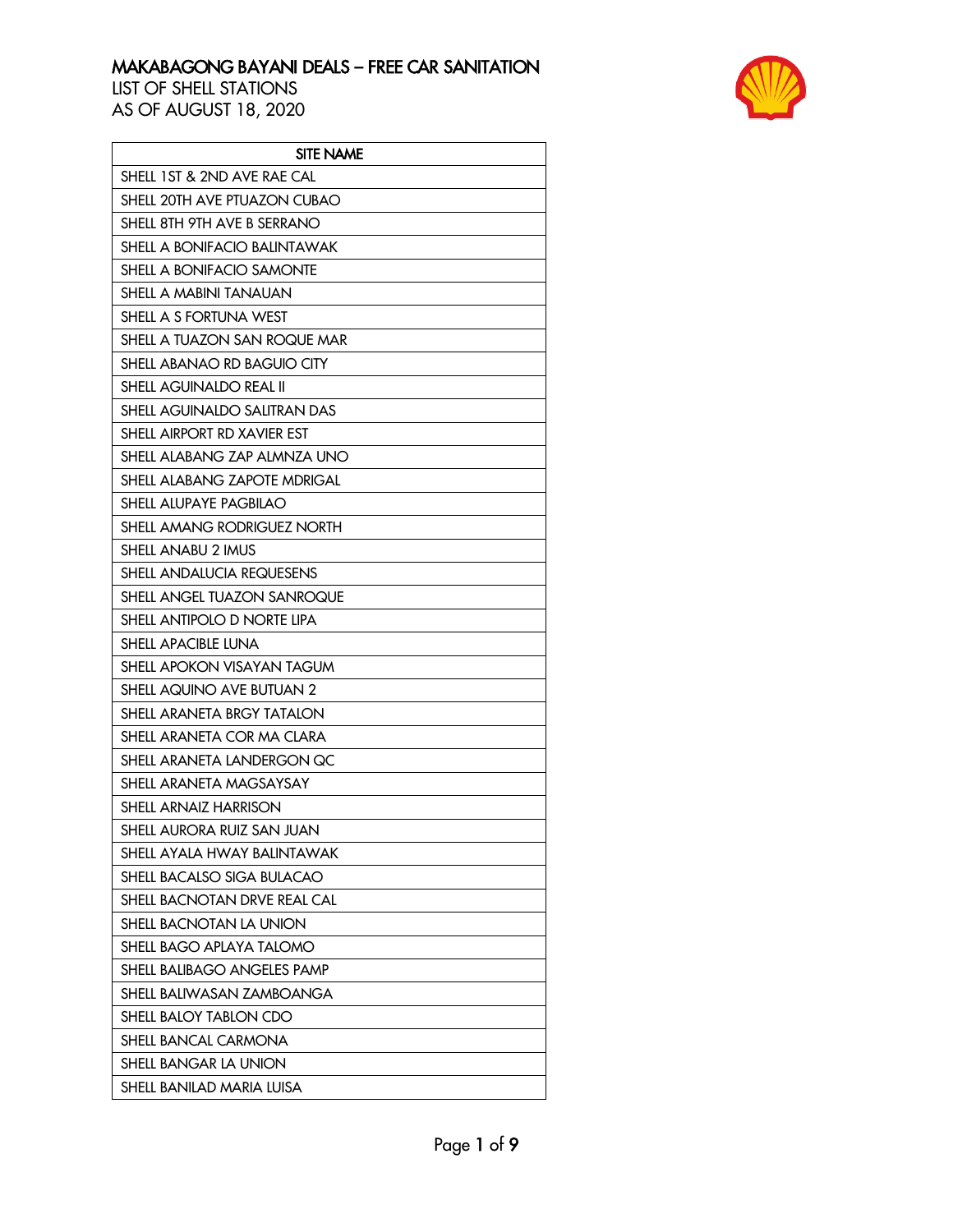

| <b>SHELL BANTIGUE ORMOC LEYTE</b> |
|-----------------------------------|
| SHELL BATASAN SAN MATEO RD        |
| <b>SHELL BATINGAN BINANGONAN</b>  |
| SHELL BAUANG LA UNION             |
| SHELL BAYANBAYAN MOLAVE           |
| <b>SHELL BELFAST NOVALICHES</b>   |
| SHELL BENIGNO AQUINO SM           |
| SHELL BFI KIDAPAWAN CITY          |
| <b>SHELL BINAKAYAN KAWIT</b>      |
| SHELL BINALBAGAN WEST             |
| SHELL BINAN II MCARTHUR HWAY      |
| SHELL BINAN SAN PEDRO HWAY LAG    |
| SHELL BONI CRUZ NEW ZANIGA        |
| SHELL BORROMEO SURIGAO            |
| SHELL BRGY DAKILA MALOLOS         |
| SHELL BUNTUN HIWAY DIV TUGUE      |
| SHELL BURGOS MAGDALO LA PAZ       |
| SHELL BYPASS STA MARIA BUL        |
| SHELL C RAYMUNDO ASUNCION         |
| SHELL C RAYMUNDO MAYBUNGA         |
| SHELL C RAYMUNDO MELENDREZ        |
| SHELL C5 EASTWOOD NORTHBOUND      |
| SHELL C5 JULIA VARGAS             |
| SHELL C5 LOGCOM NORTHBOUND        |
| SHELL C5 VALLE VERDE              |
| SHELL CAA CITADELLA LS PINAS      |
| SHELL CABID-AN SORSOGON           |
| SHELL CALAO ISABELA               |
| SHELL CAMAMANAN CDO               |
| SHELL CAMIAS N HWAY GEN SAN       |
| SHELL CARMELTOWN CANLUBANG        |
| <b>SHELL CARMONA BINAN</b>        |
| SHELL CEBU SOUTH BASAK PARDO      |
| SHELL CENTENNIAL RD KAWIT NB      |
| SHELL CHINO ROCES METROPLITN      |
| SHELL CIRCUMFERENTIAL ANTPLO      |
| SHELL CLRKFILD FP ZNE PMPNGA      |
| SHELL CM RECTO LICOAN             |
| SHELL COGON ORMOC CITY            |
| SHELL CONCEPCION PEQUENIA 1       |
| SHELL CONGRESIONL BAGO BNTAY      |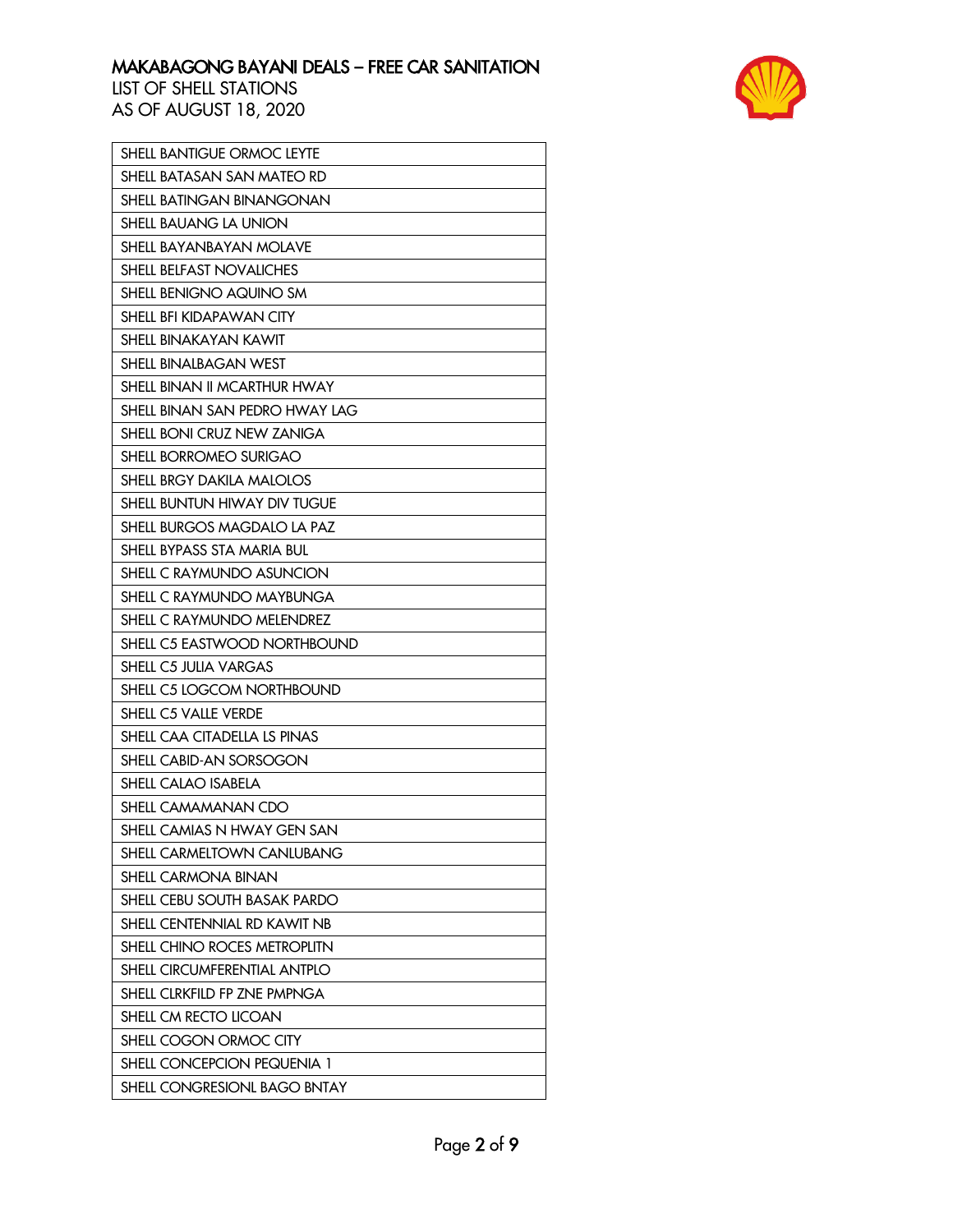

| SHELL CONGRESIONL BAHAY TORO  |
|-------------------------------|
| SHELL CONGRESSIONAL CULIAT    |
| SHELL CONGRESSIONAL EXT QC    |
| SHELL CPG CALCETA TAGBILARAN  |
| SHELL CSC ROAD CONSOJONG      |
| SHELL DAHLIA AVE FAIRVIEW     |
| SHELL DALANDANAN VALENZUELA   |
| SHELL DAMOSA LANANG DAVAO     |
| SHELL DEL MONTE AVE TALAYAN   |
| SHELL DIGOS ORIGINAL DAVAO    |
| SHELL DIVERSION ROAD CDO      |
| SHELL DMMA DON ANTONIO QC     |
| SHELL DMMA FERIA NORTHBOUND   |
| SHELL DMMA NORTH FAIRVIEW QC  |
| SHELL DMMA PEARL ST FAIRVIEW  |
| SHELL DOLORES SFO PAMPANGA    |
| SHELL DON JOSE STA ROSA       |
| SHELL DONA AMPARO CALOOCAN    |
| SHELL DONA SOLEDAD DON BOSCO  |
| SHELL DONA SOLEDAD SM BICUTAN |
| SHELL DRT CARPA BALIUAG BUL   |
| SHELL DRT HWAY S CRISTO PUL   |
| SHELL DRT TANGOS BALIWAG BUL  |
| SHELL DUMAGUETE SO RD MAGNAO  |
| SHELL DUTERTE LOMBOY CEBU     |
| SHELL E RODRIGUEZ J JIMENEZ   |
| SHELL EAST BAJAC OLONGAPO     |
| SHELL EAST CANUMAY VLENZUELA  |
| SHELL EAST SERVICE RD SUCAT   |
| SHELL EDISON COR DIAN MAKATI  |
| SHELL EDSA BANSALANGIN QC     |
| SHELL EDSA BARANGAY BARRANCA  |
| SHELL EDSA CALOOCAN QC BOUND  |
| SHELL EDSA MAIN CUBAO QC      |
| SHELL EDSA MALIBAY PASAY      |
| SHELL EDSA MCKINLEY           |
| SHELL EDSA S TRIANGLE GMA     |
| SHELL ESCARIO CAPITOL CHURCH  |
| SHELL ESPANA EXT D TUAZON     |
| SHELL ETON STA ROSA LAGUNA    |
| SHELL FELIX CYPRESS           |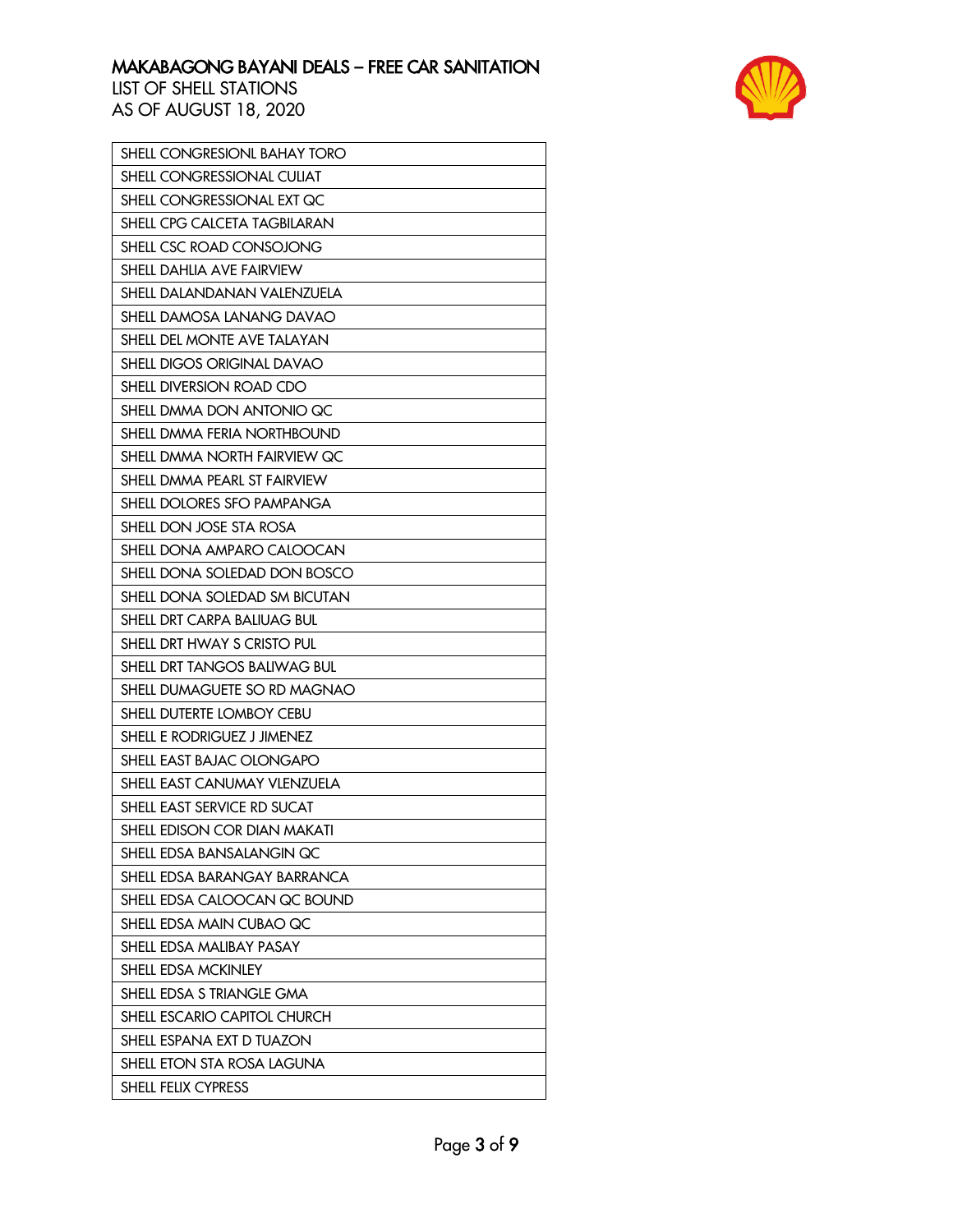

| SHELL FERNANDEZ DAGUPAN PANG        |
|-------------------------------------|
| SHELL FERNANDO ANGAT BULACAN        |
| SHELL GEN LUIS ST NOVALICHES        |
| SHELL GEN LUNA AMPID                |
| SHELL GEN MAXILOM CEBU              |
| SHELL GEN SAN DRIVE KORONDAL        |
| SHELL GEN TDE LEON VLENZUELA        |
| SHELL GOMEZ ESCALANTE               |
| SHELL GOV DRIVE CARMONA             |
| SHELL GOV PASCUAL POTRERO           |
| SHELL GOVERNORS DRIVE LANGKAAN      |
| SHELL GREDU PANABO SB               |
| SHELL GUANZON TAN LORENZO           |
| SHELL GUYONG STA MARIA BUL          |
| SHELL H ABELLANA SUICO              |
| SHELL HILONGOS LEYTE                |
| SHELL IMELDA ROCES AVE LEGAZPI      |
| SHELL INOSLUBAN LIPA                |
| SHELL INOSLUBAN SB LIPA             |
| SHELL J ABAD SANTOS TECSON          |
| SHELL J M BASA ORTIZ                |
| SHELL J PANIS USC                   |
| SHELL JA CA TAGBILARAN BOHOL        |
| SHELL JP LAUREL F TORRES            |
| SHELL JP LAUREL HWAY MALVAR         |
| SHELL JP LAUREL LANANG GOLF         |
| SHELL JP RIZAL LAMUAN MRIKNA        |
| SHELL JP RIZAL TRINIDAD             |
| SHELL JPRIZAL SPAIN MARIKINA        |
| SHELL JUAN LUNA DEL FIERRO          |
| SHELL KAHILOM 3 PANDACAN            |
| SHELL KALAYAAN MAKATARUNGAN         |
| SHELL KALAYAAN TEACHERS VILL        |
| SHELL KAMIAS COR KASINGKSING        |
| <b>SHELL KATIPUNAN 1ST IGNATIUS</b> |
| SHELL KATIPUNAN AV MILAGROSA        |
| SHELL KATIPUNAN BLUERIDGE QC        |
| SHELL KATIPUNAN LA VISTA QC         |
| SHELL KAUSWAGAN CDO                 |
| SHELL KM17 AGUINALDO BACOOR         |
| SHELL KM4 BALILI LA TRINIDAD        |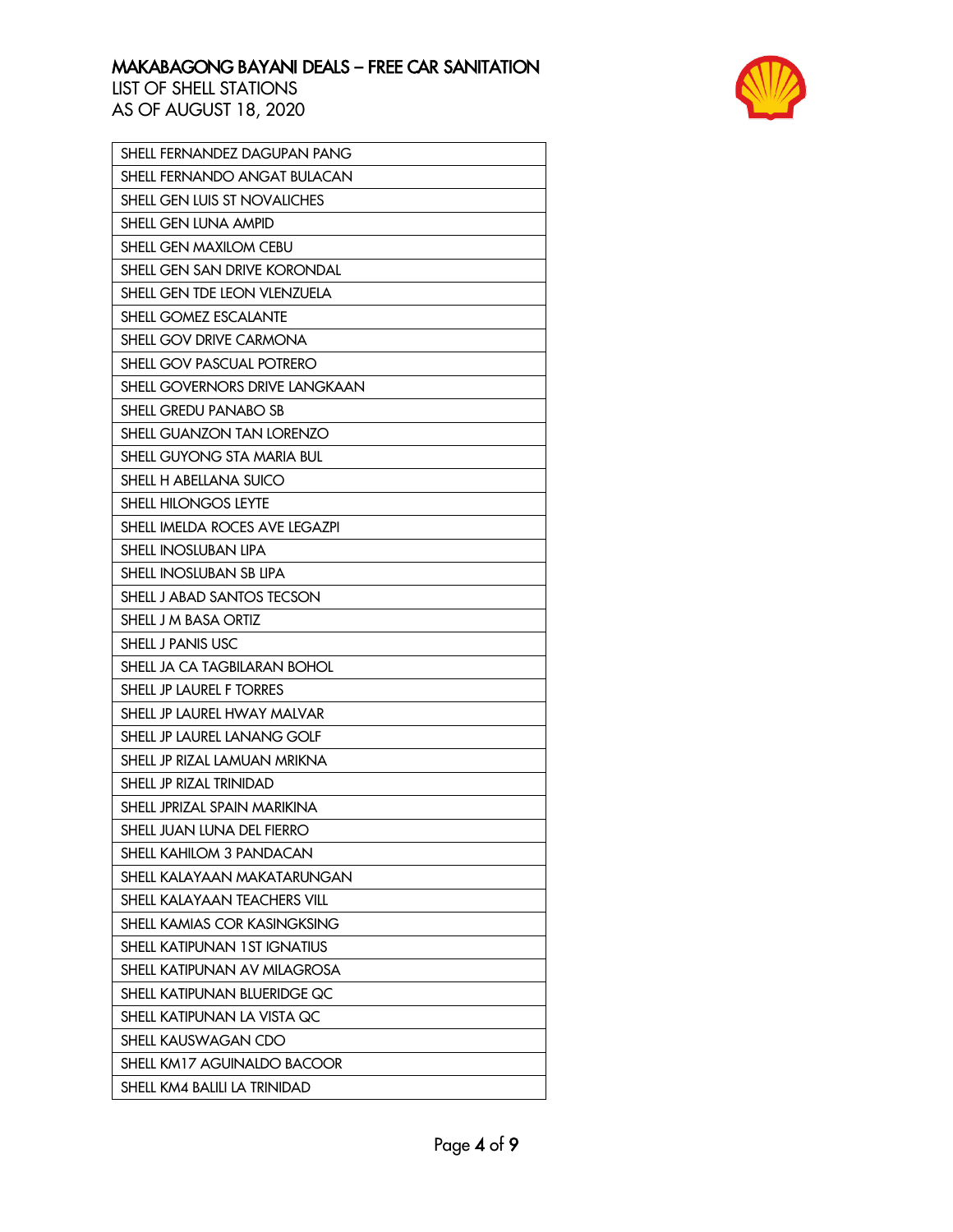

| SHELL KM4 NATL HWAY SURIGAO        |
|------------------------------------|
| SHELL KUMINTANG LLAYA BATS         |
| SHELL LACSON SANTA CLARA           |
| SHELL LAONG LAAN DELA FUENTE       |
| SHELL LAUREL HWAY TANAUAN          |
| SHELL LAZATIN SAN FERNANDO         |
| SHELL LEDESMA MABINI ILOILO        |
| SHELL LIBERTAD DONA JULIANA        |
| SHELL LIMKETKAI CDO                |
| <b>SHELL LLAMAS LAWAAN TALISAY</b> |
| SHELL LUKARIA QUEZON CITY          |
| SHELL M CONCEPCION PASIG           |
| SHELL MAA DAVAO CITY               |
| SHELL MAASIM SN RAFAEL BULCN       |
| SHELL MABINI RIZAL TALISAY         |
| SHELL MACABLING STA ROSA           |
| SHELL MAGDIWANG NOVELETA           |
| SHELL MAGSAYSAY AVE NAGA           |
| SHELL MAGSINGAL ILOCOS SUR         |
| SHELL MAHARLIKA SM LUCENA          |
| SHELL MAHAYAHAY ILIGAN             |
| SHELL MAHRLIKA CABANATUAN NE       |
| SHELL MALAYBALAY BUKIDNON          |
| SHELL MALIWALO TARLAC TARLAC       |
| SHELL MAMBALING ROAD CEBU          |
| SHELL MANGGAHAN GEN TRIAS          |
| SHELL MANILA EAST TAYTAY           |
| SHELL MANSILINGAN BAC              |
| SHELL MARCOS ALVAREZ VENICE        |
| SHELL MARCOS HIGHWAY DELAPAZ       |
| SHELL MARCOS HWAY ANTIPOLO         |
| SHELL MARCOS HWAY MH D PILAR       |
| SHELL MARCOS HWAY WBND RIZAL       |
| SHELL MARUNGKO ANGAT BULACAN       |
| SHELL MATINA DC GOLF CLUB          |
| SHELL MATINA ENCLAVES DAVAO        |
| SHELL MCARTHUR HWAY LAPASAN        |
| SHELL MCARTHUR HWAY MALOLOS        |
| SHELL MCARTHUR J GONZALES          |
| SHELL MCARTHUR KARUHATAN           |
| SHELL MCARTHUR PULUNG BULU         |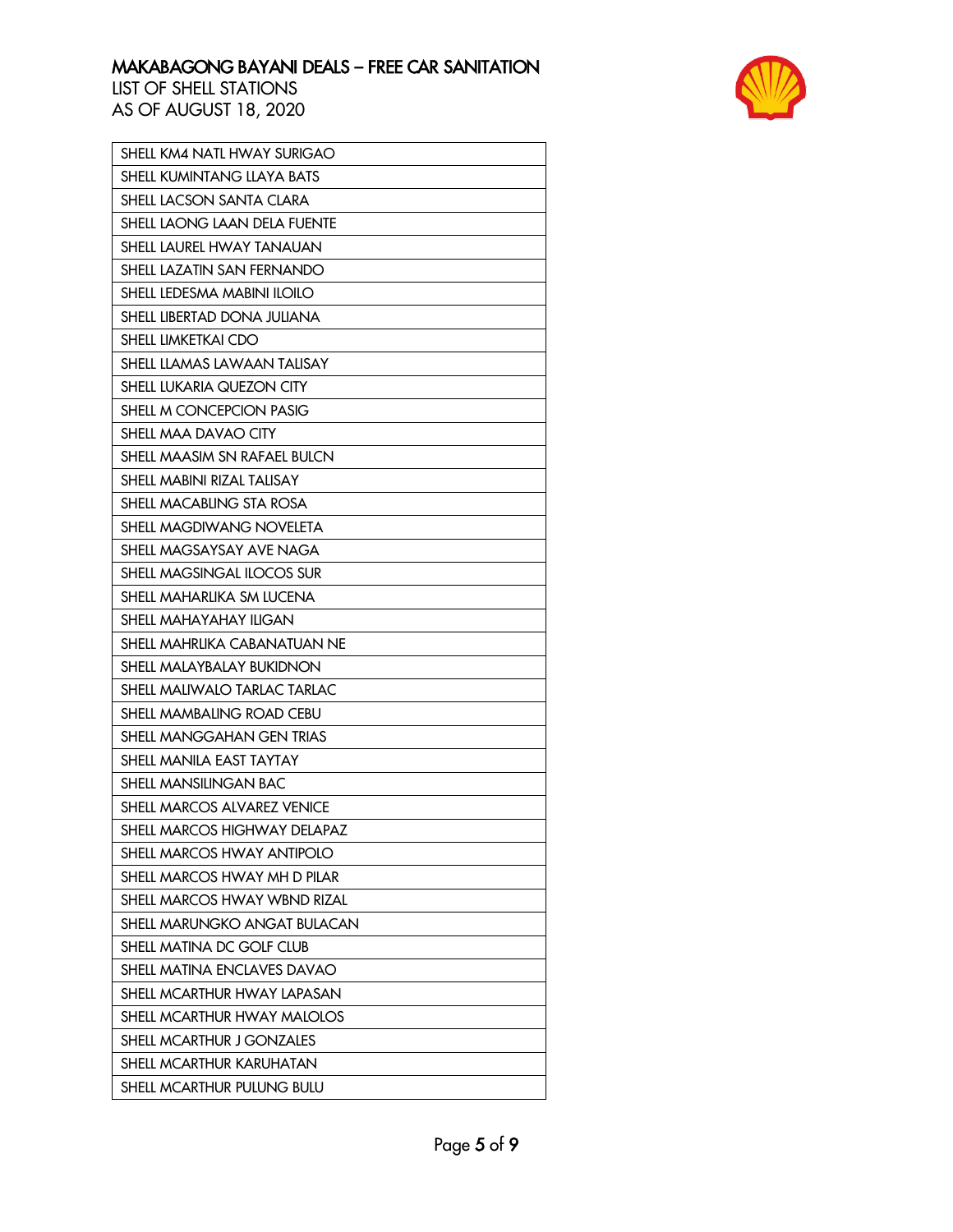

| SHELL MCARTHUR SBND URDANETA        |
|-------------------------------------|
| SHELL MCARTHUR TINAJEROS            |
| SHELL MERCADO STAROSA LAGUNA        |
| SHELL MERCEDES AVE PASIG            |
| SHELL MH DEL PILAR MALABON          |
| SHELL MHARLIKA DEL PILAR CAB        |
| SHELL MINDANAO COR SSS RD           |
| SHELL MINDANAO TANDANG SORA         |
| SHELL MINDAVE BAHAY TORO            |
| SHELL MJ CUENCO CARRETA             |
| SHELL ML QUEZON SUNFLOWER           |
| SHELL MOLINO BLVD BACOOR            |
| SHELL MOLINO PAG ASA BACOOR         |
| SHELL MONTALBAN RIZAL               |
| SHELL MUZON DEL MONTE BULACN        |
| SHELL N EXPRESSWAY DAU PAMP         |
| SHELL N HIWAY KORONADAL CITY        |
| SHELL NAGA RD PULANG LUPA           |
| <b>SHELL NAGUILIAN1 BAGUIO CITY</b> |
| SHELL NANGALISAN LAOAG CITY         |
| SHELL NAT HWAY GUSA EB              |
| SHELL NAT HWAY MABUHAY 2            |
| SHELL NAT L HIGHWAY TUNASAN         |
| SHELL NAT L HWAY ALABANG VIA        |
| SHELL NATIONAL HIWAY BURU-UN        |
| SHELL NATL HWAY LABANGAL GSC        |
| SHELL NAVAL BILIRAN LEYTE           |
| SHELL NB MCBRIONES MANDAUE          |
| SHELL NB SLT STO TOMAS BINAN        |
| SHELL NEW YORK WEST PT CUBAO        |
| SHELL NINOY AQUINO PARANAQUE        |
| SHELL NLT1 NORTHBOUND BUL           |
| SHELL NLT3 GUIGUINTO BULACAN        |
| SHELL NORTH CONSOLACION CEBU        |
| SHELL NORZAGARAY BULACAN            |
| SHELL NUEVA SAN PEDRO               |
| SHELL NULATULA TACLOBAN             |
| SHELL OCHOA BUTUAN                  |
| SHELL OG1 SAN FERNANDO PAMP         |
| SHELL ORTIGAS CONNECTICUT           |
| SHELL ORTIGAS EX CAINTA EAST        |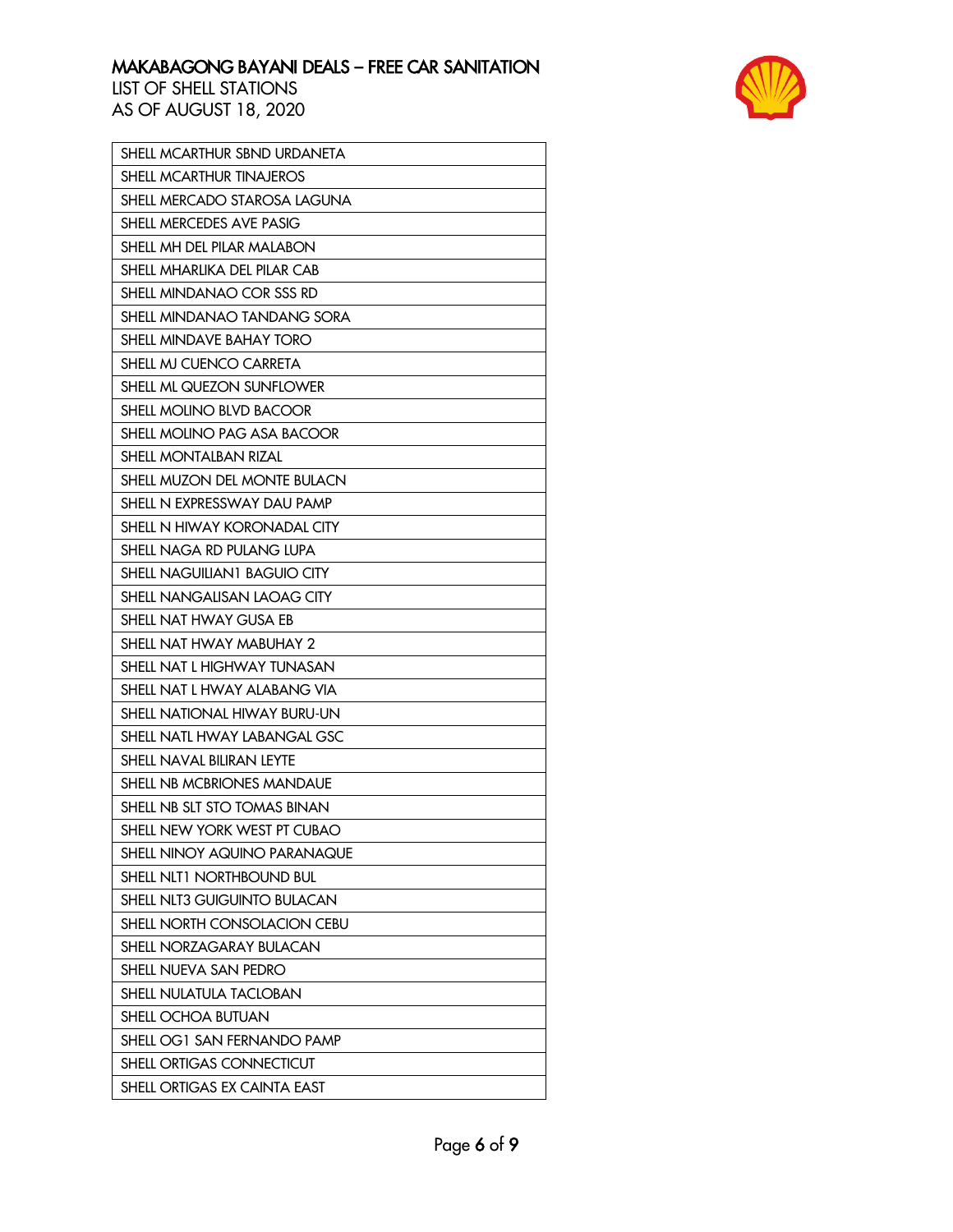

| SHELL ORTIGAS EXT BGY ISIDRO       |
|------------------------------------|
| <b>SHELL ORTIGAS EXT PEARL</b>     |
| SHELL ORTIGAS EXT TAYTAY           |
| SHELL OUANO AVE SOUTH              |
| SHELL P SANCHEZ STA MESA           |
| SHELL PACIANO CALAMBA              |
| SHELL PALA PALA DASMARINAS         |
| SHELL PALLOCAN WEST BATANGAS       |
| SHELL PAMPANGA SASA DAVAO          |
| SHELL PARUGAN ANTIPOLO             |
| SHELL PASIG BLVD KAWILIHAN         |
| <b>SHELL PATEROS USUSAN TAGUIG</b> |
| SHELL PEPSI TUNASAN                |
| SHELL PLEASNT HILLS SJDM BUL       |
| SHELL POOK LIGAYA DILIMAN QC       |
| SHELL PORT DIVERSION BATNGAS       |
| SHELL PRES QUIRINO MENOZA          |
| <b>SHELL PULO CABUYAO</b>          |
| SHELL QUEZON AVE DIPOLOG           |
| SHELL QUEZON AVE EDSA BOUND        |
| SHELL QUEZON AVE IBANK QC          |
| SHELL QUEZON AVE WESTBOUND         |
| SHELL QUEZON NATL HWAY PUSOK       |
| SHELL QUEZON REYES KALIBO          |
| SHELL QUIRINO CENTRAL BANK         |
| SHELL QUIRINO GULOD NOVLCHES       |
| SHELL QUIRINO HWAY BAESA QC        |
| SHELL QUIRINO NAGA RD              |
| SHELL REGALADO PASONG PUTIK        |
| SHELL RETIRO COR D TUAZON QC       |
| SHELL RODRGUEZ QUEZON ANGONO       |
| SHELL ROOSEVELT PITIMINI QC        |
| SHELL ROXAS AVE BAYOR              |
| SHELL S OSMENA T PADILLA           |
| <b>SHELL SABANG BALIUAG</b>        |
| SHELL SALAWAG DASMARINAS           |
| SHELL SALINAS EDISON CEBU          |
| SHELL SAN ANTONIO BINAN            |
| <b>SHELL SAN ANTONIO PARANAQUE</b> |
| SHELL SAN CRISTOBAL CALAMBA        |
| SHELL SAN FRANCISCO NBOUND         |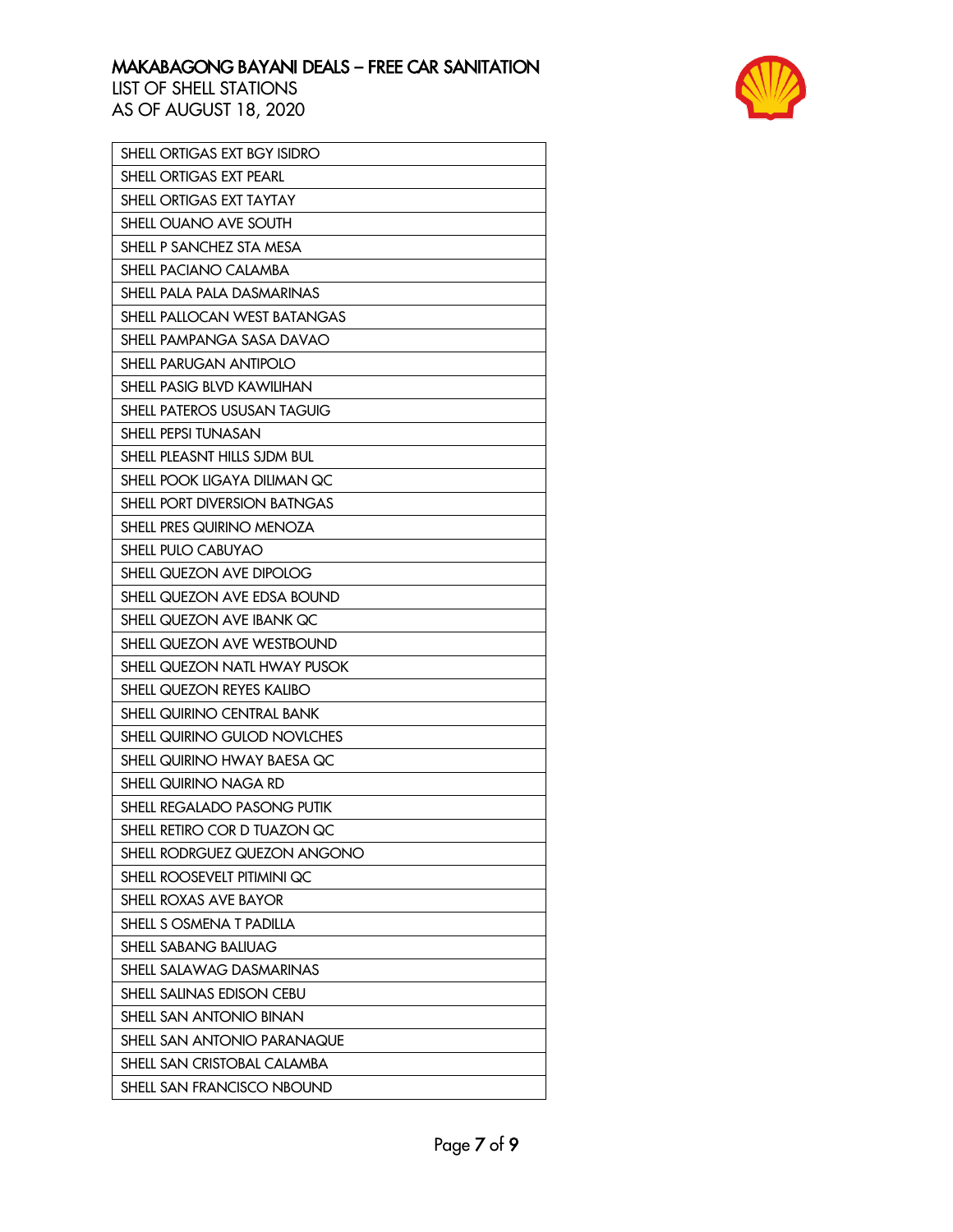

| SHELL SAN JOSE ALVAREZ              |
|-------------------------------------|
| <b>SHELL SAN MIGUEL CALASIAO</b>    |
| SHELL SAN RAFAEL DAVAO CITY         |
| SHELL SAN RAFAEL TARLAC             |
| SHELL SAN RARAEL SAN PABLO          |
| SHELL SEVILLA SFO LA UNION          |
| SHELL SHAW PILAR MABINI             |
| SHELL SINDALAN SFO PAMPANGA         |
| SHELL SINSUAT DON RABAGO            |
| SHELL SN ROQUE CALINAN DAVAO        |
| SHELL SOUTH SUPER MAGALLANES        |
| SHELL SOUTHWOODS DRIVE BINAN        |
| SHELL STO DOMINGO ILOCOS SUR        |
| SHELL STO TOMAS PAMPANGA            |
| SHELL SUCAT RD PARANAQUE            |
| SHELL SUCAT RD SAN DIONISIO         |
| SHELL SUCAT RD SAN ISIDRO           |
| SHELL SUCAT STA RITA                |
| SHELL SUMACAB CABANATUAN            |
| SHELL SUMULONG HWAY MAMBUGAN        |
| SHELL SUMULONG STO DOMINGO          |
| <b>SHELL SUSANO EDEN NOVALICHES</b> |
| SHELL SUSANO RD CAMARIN CAL         |
| SHELL TABUCAN ILOILO                |
| SHELL TAFT DAGONOY DLSU             |
| SHELL TAFT NORTH MEGAWORLD ILOILO   |
| SHELL TAGAPO STA ROSA               |
| SHELL TAGAYTAY KAYBGAL SOUTH        |
| SHELL TAGOLOAN MISAMIS OR           |
| SHELL TAGUM NAT HWAY SB             |
| SHELL TAMBO S ROSARIO ILIGAN        |
| SHELL TAMONTAKA COTABATO            |
| SHELL TANEDO MCARTHUR TARLAC        |
| SHELL TANGUB MANVILLE BAC           |
| SHELL TAPUAC DAGUPAN PANG           |
| SHELL TAYUD CONSOLACION CEBU        |
| SHELL TELEBASTAGAN SFO CITY         |
| <b>SHELL TIBANGA GAISANO</b>        |
| SHELL TIMOG AVE SCT TUAZON          |
| SHELL TIMOG SCT YBARDALOZA          |
| SHELL TIRONA HABAY BACOOR           |